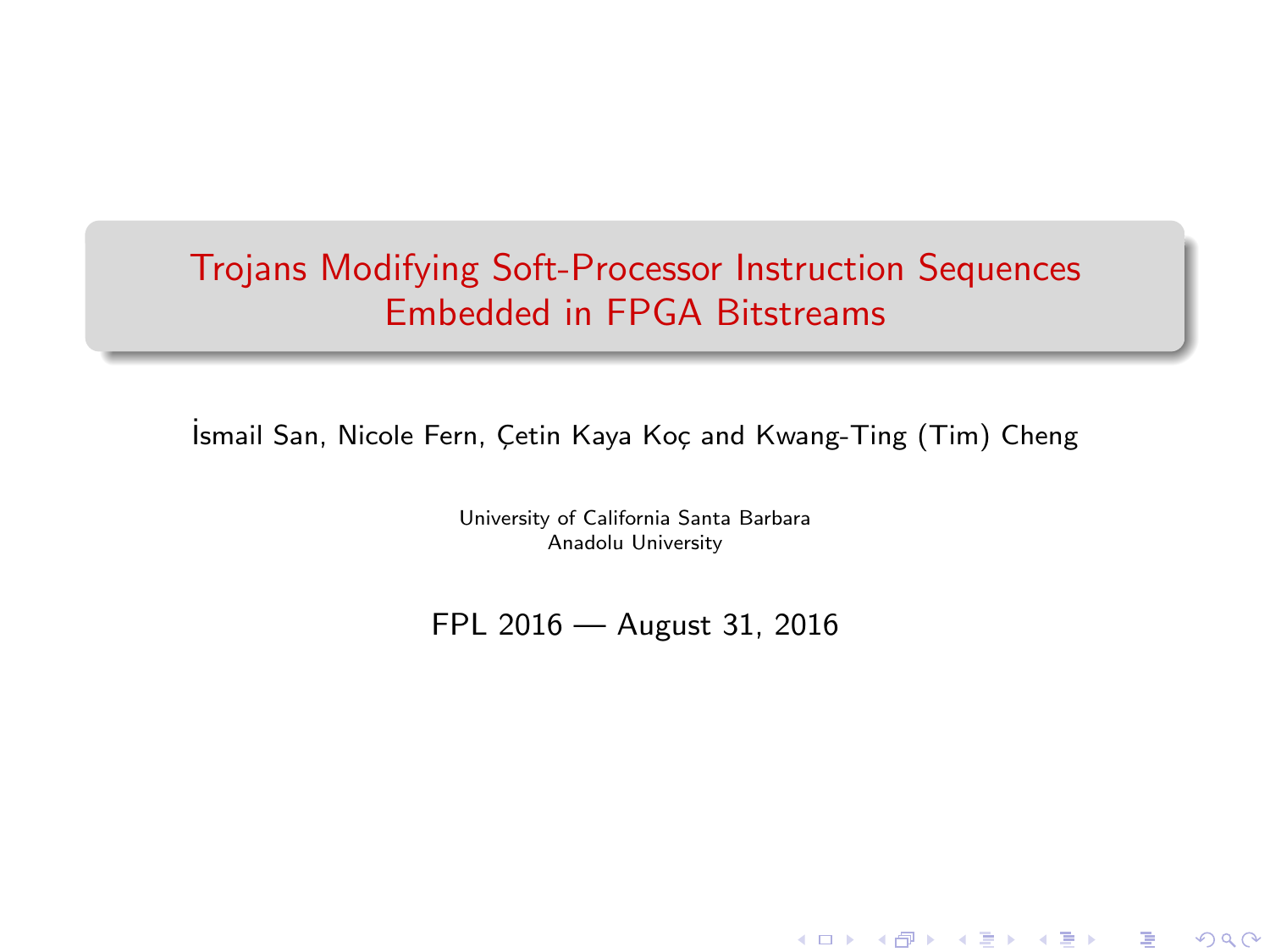### FPGA Bitstream Security

- Soft-core processors implemented using FPGAs are used in many critical embedded systems
	- Ubiquitous computing, e.g. IoT, Avionics, Intellectual Property
- Soft-core processor instructions stored in block memories embedded in bitstream
	- Program codes are usually *infinite loops*: they will continue to execute until the processor is turned off
	- Usually these instructions are difficult to extract from the bitstream because memory contents are encoded
- If attacker modifies an FPGA bitstream without disrupting normal design operation, will the modification be detected?
	- Bitstream modification occurs after place and route, so only CRC checksums have the ability to detect modifications and these can be easily disabled<sup>1,2</sup>

**KORK ERKER ADE YOUR** 

<sup>2</sup>Tim Güneysu, Igor Markov, and André Weimerskirch. "Securely Sealing Multi-FPGA Systems". In: Proceedings of the 8th Int. Conf. on Reconfigurable Computing: Architectures, Tools and Applications. 2012.

<sup>&</sup>lt;sup>1</sup>R. S. Chakraborty et al. "Hardware Trojan Insertion by Direct Modification of FPGA Configuration Bitstream". In: IEEE Design Test 2 (2013).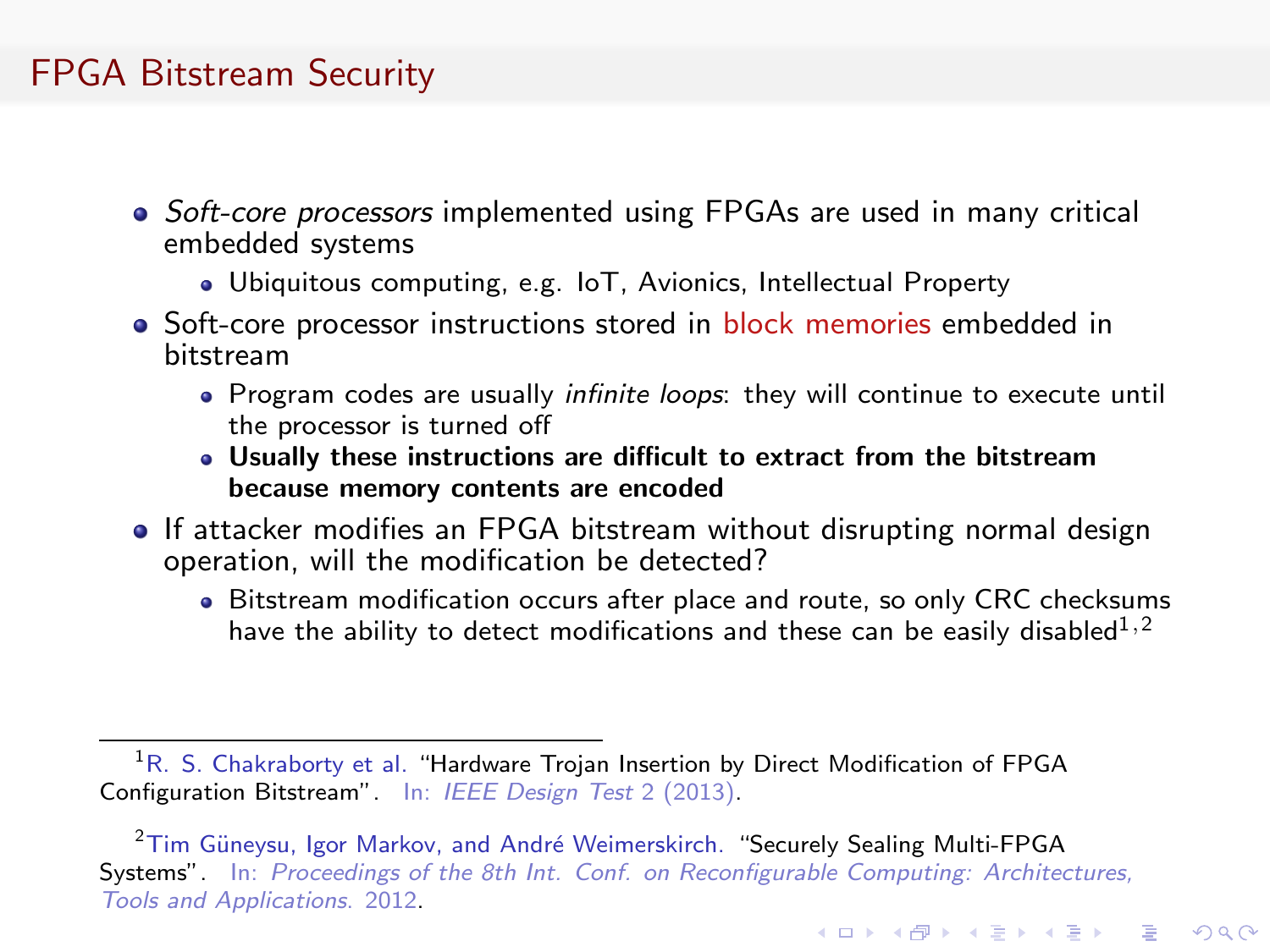### Attack Scenario

#### **a** Threat Model

- Program code performing critical function located in FPGA block RAM
- Attacker can obtain the bitstream then re-introduce a modified bitsream to the FPGA but has no access to RTL code or original program code

#### **• Our Contributions**

- **4** Algorithm to decode instructions residing in the FPGA bitstream allowing attacker to reverse engineer the program
- **2** Methodology to identify code portions that are involved with some important process, say encryption
- **3** Methodology to manipulate the code by injecting a few extra instructions leak information without changing the functionality of the original code

**KORK ERKER ER AGA**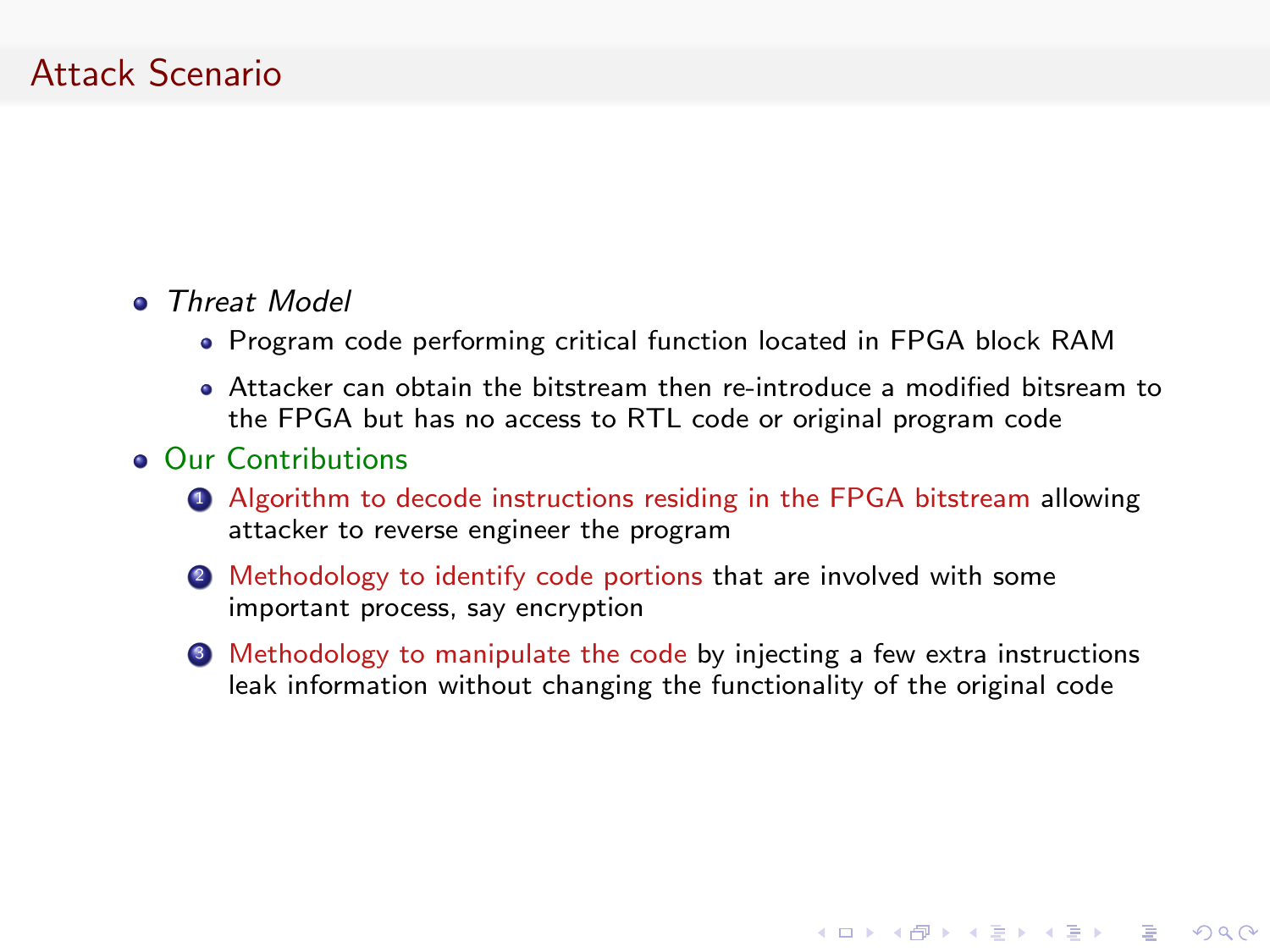# Case Study: Trojan Insertion in AES Instruction Sequence

Listing 1: AddRoundKey Code Segment

- Code segment from MIPS instruction sequence
- Corresponds to the AddRoundKey step in AES
- **Compiled with MIPS** cross-compiler toolchain from the C code available online  $3$
- **•** The red instruction is the injected jump-and-link instruction to the UART channel write subroutine

<sup>3</sup> https://github.com/kokke/tiny-AES128-C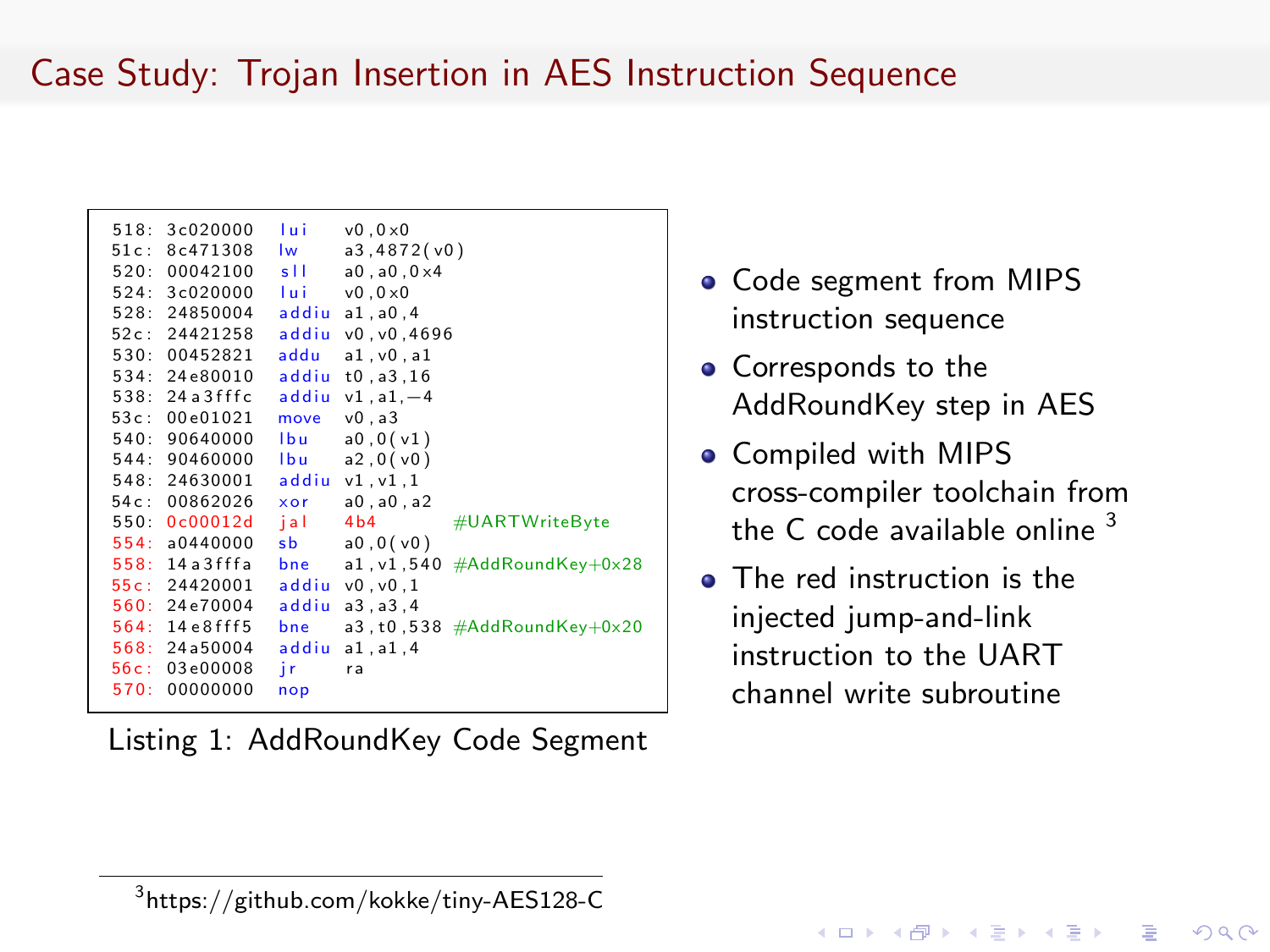## Properties of the Trojan

- Novelty:
	- Trojan CPU instructions are injected by manipulating the block memory contents at the bitstream level
- **•** Strength:
	- Powerful Trojans without extra logic
	- Not possible to trace the trojan insertion during logic synthesis and place-and-route processes
- Caveat:
	- Unencrypted bitstream is needed
	- However, there are practical side-channel attacks on bitstream encryption mechanisms

**KORK ERKER ER AGA**